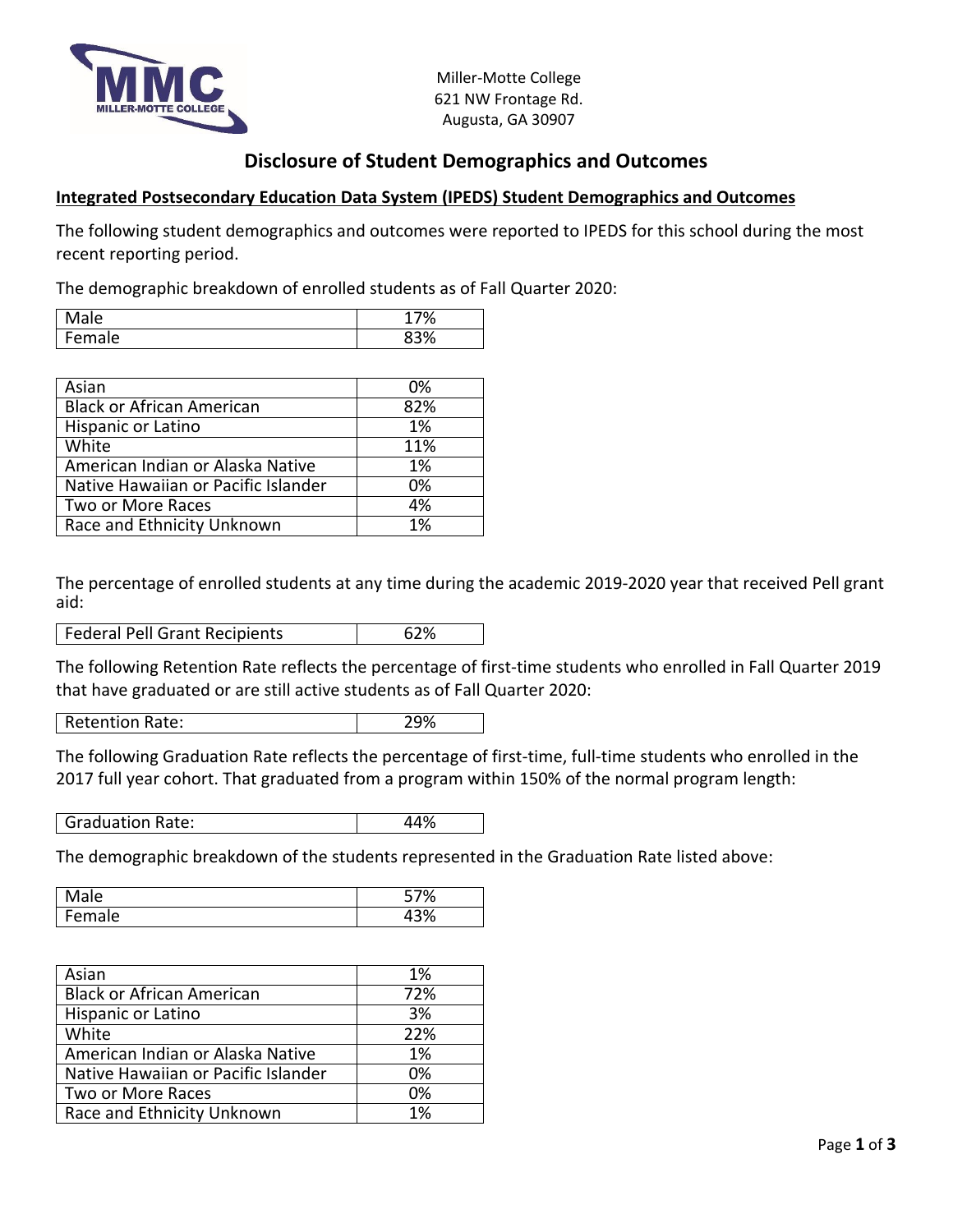

The percentage of students represented in the Graduation Rate listed above that received the following types of financial aid:

| <b>Federal Pell Grant Recipient</b>                                       | 30% |
|---------------------------------------------------------------------------|-----|
| Subsidized Stafford Loan recipients not receiving Pell Grant              | 5%  |
| Recipients of neither a Federal Pell Grant nor a Subsidized Stafford Loan | 65% |

## **Accrediting Commission of Career Schools and Colleges (ACCSC) Graduation, Employment and Licensure Pass Rates**

Graduation, Employment, and Licensure Rates as reported to this school's accreditation agency, the Accrediting Commission of Career Schools and Colleges (ACCSC), in its 2021 Annual Report for the reporting date of July 1, 2021 for each program are as follows:

|                                                  |                     | <b>Students</b>   |            | # of Grads       |           | #of Grads     | $%$ of         |
|--------------------------------------------------|---------------------|-------------------|------------|------------------|-----------|---------------|----------------|
|                                                  |                     | Available         |            | <b>Employed</b>  |           | <b>Taking</b> | Grads          |
|                                                  | <b>Cohort Start</b> | for               | Graduation | of Grads         | Employmen | Licensing     | <b>Passing</b> |
| Program (length)                                 | <b>Dates</b>        | <b>Graduation</b> | Rate       | <b>Available</b> | t Rate    | Exam          | Exam           |
| <b>Automotive Service Technician (13)</b>        |                     |                   |            |                  |           |               |                |
| months)                                          | N/A                 | $*N/A$            | $*N/A$     | *N/A             | $*N/A$    | N/A           | N/A            |
| <b>Business Administration (18 months)</b>       | $1/18 - 12/18$      | 17 of 55          | 31%        | 9 of 12          | 75%       | N/A           | N/A            |
| <b>CDL Training: Class A Tractor Trailer</b>     |                     |                   |            |                  |           |               |                |
| $(1 \text{ month})$                              | $3/20 - 2/21$       | 53 of 57          | 93%        | 35 of 50         | 70%       | 45            | 94%            |
| <b>CDL Training: Class A Tractor Trailer</b>     |                     |                   |            |                  |           |               |                |
| $(2 \text{ month})$                              | $1/20 - 12/20$      | 22 of 22          | 100%       | 11 of 22         | 50%       | 20            | 80%            |
| <b>Combination Welding (10 months)</b>           | N/A                 | $*N/A$            | $*N/A$     | *N/A             | $*N/A$    | N/A           | N/A            |
| <b>Criminal Justice (18 months)</b>              | $1/18 - 12/18$      | 9 of 32           | 28%        | $1$ of $8$       | 13%       | N/A           | N/A            |
| <b>Early Childhood Education (18</b>             |                     |                   |            |                  |           |               |                |
| months)                                          | N/A                 | $*N/A$            | $*N/A$     | $*N/A$           | $*N/A$    | N/A           | N/A            |
| <b>Health Information Technology</b>             |                     |                   |            |                  |           |               |                |
| $(20$ months)                                    | $10/17 - 9/18$      | $N/A^*$           | $N/A^*$    | $N/A^*$          | $N/A^*$   | N/A           | N/A            |
| <b>Healthcare Information Technology</b>         |                     |                   |            |                  |           |               |                |
| $(18$ months)                                    | N/A                 | $*N/A$            | $*N/A$     | $*N/A$           | $*N/A$    | N/A           | N/A            |
| IT Support Specialist (18 months)                | $1/18 - 12/18$      | 14 of 44          | 32%        | $1$ of 9         | 22%       | N/A           | N/A            |
| <b>Medical Billing &amp; Coding (15 months)</b>  | $6/18 - 5/19$       | 21 of 53          | 55%        | 10 of 19         | 53%       | N/A           | N/A            |
| <b>Medical Clinical Assistant (13</b><br>months) | $9/18 - 8/19$       | 58 of 182         | 32%        | 31 of 51         | 62%       | N/A           | N/A            |

*\*This program did not have any student starts within the given reporting period. Because of this, there is no student outcome data to report.*

All Employment rates disclosed were reported to ACCSC in the 2020 annual report. The Employment rates for schools accredited by ACCSC are based on the outcomes of students that started during a specified period of time. This period of time calculation is based on the program length, in months, for completion within the maximum time period (1.5 times the normal program length) plus 3 months to find employment.